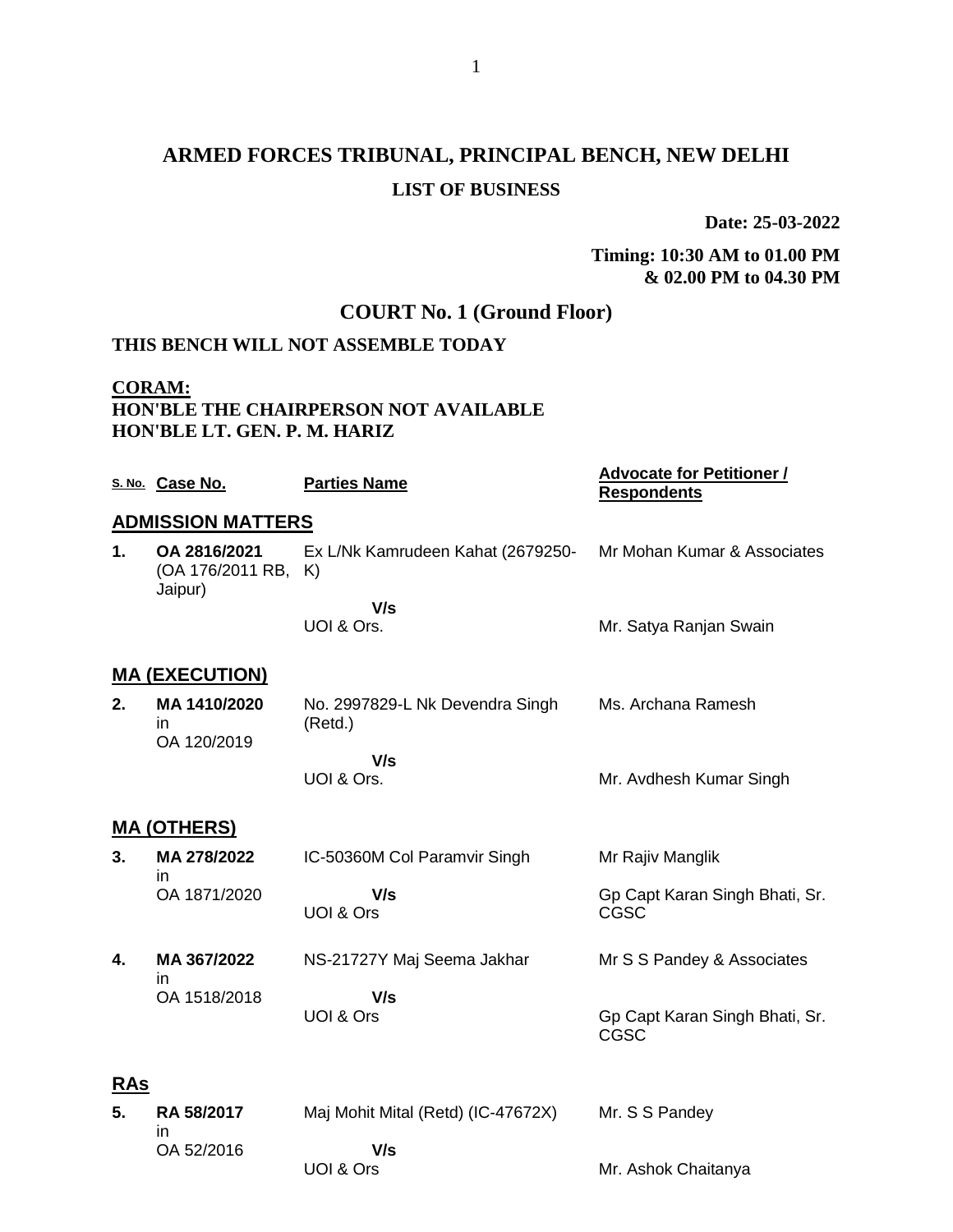|             | <b>PART HEARD</b>                                 |                                                                                            |                                                                                |
|-------------|---------------------------------------------------|--------------------------------------------------------------------------------------------|--------------------------------------------------------------------------------|
| 6.          | OA 1570/2016                                      | Ex Lt Aditya Singh Yadav                                                                   | Mr. S S Pandey                                                                 |
|             |                                                   | V/s<br>UOI & Ors.                                                                          | Mr Harish V Shankar                                                            |
|             | <b>Pleadings Not Complete</b>                     |                                                                                            |                                                                                |
| 7.          | OA (Appeal)<br>1375/2021<br>with<br>MA 1194/2021, | Ex Cpl Manish Kumar Shukla (786453- Mr Ajit Kakkar & Associates<br>A)<br>V/s<br>UOI & Ors. | Gp Capt Karan Singh Bhati, Sr                                                  |
|             | 461/2022 &<br>338/2022                            |                                                                                            | <b>CGSC</b>                                                                    |
|             | <b>Pleadings Complete</b>                         |                                                                                            |                                                                                |
| 8.          | OA 1839/2020                                      | Cpl Vipan Kumar (789665-G)                                                                 | Ms. Archana Ramesh                                                             |
|             |                                                   | V/s<br>UOI & Ors.                                                                          | Dr. Vijendra Singh Mahndiyan for<br>R 1-3 & Mr. Rakesh Kumar<br>Sharma for R-4 |
|             | <b>FOR FINAL HEARING</b>                          |                                                                                            |                                                                                |
| 9.          | OA 987/2020                                       | Gp Capt AP Ranganathan (19936)                                                             | Mr. A. K. Aggarwal                                                             |
|             |                                                   | V/s<br>UOI & Ors.                                                                          | Mr J S Rawat                                                                   |
| 10.         | OA 1806/2020<br>with<br>MA 2082/2020 &            | No. 05891-N Lt Cdr Anish Thakur<br>(Retd.)                                                 | Mr. Santhosh Krishnan                                                          |
|             | MA 713/2022                                       | V/s<br>UOI & Ors.                                                                          | Mr VS Tomar                                                                    |
| <b>WITH</b> |                                                   |                                                                                            |                                                                                |
| 11.         | OA 1892/2020<br>with MA<br>2188/2020              | No. 05898B Lt Cdr Jyoti Prava Das<br>(Retd)<br>V/s                                         | Mr Santhosh Krishnan                                                           |
|             |                                                   | UOI & Ors.                                                                                 | Dr Vijendra Singh Mahndiyan                                                    |
| <b>WITH</b> |                                                   |                                                                                            |                                                                                |
| 12.         | OA 331/2021<br>with MA 400/2021                   | (05896 Z) Lt Cdr Sonali Pattanaik<br>(Retd)                                                | Mr Santhosh Krishnan                                                           |
|             |                                                   | V/s<br>UOI & Ors.                                                                          | Mr Harish V Shankar                                                            |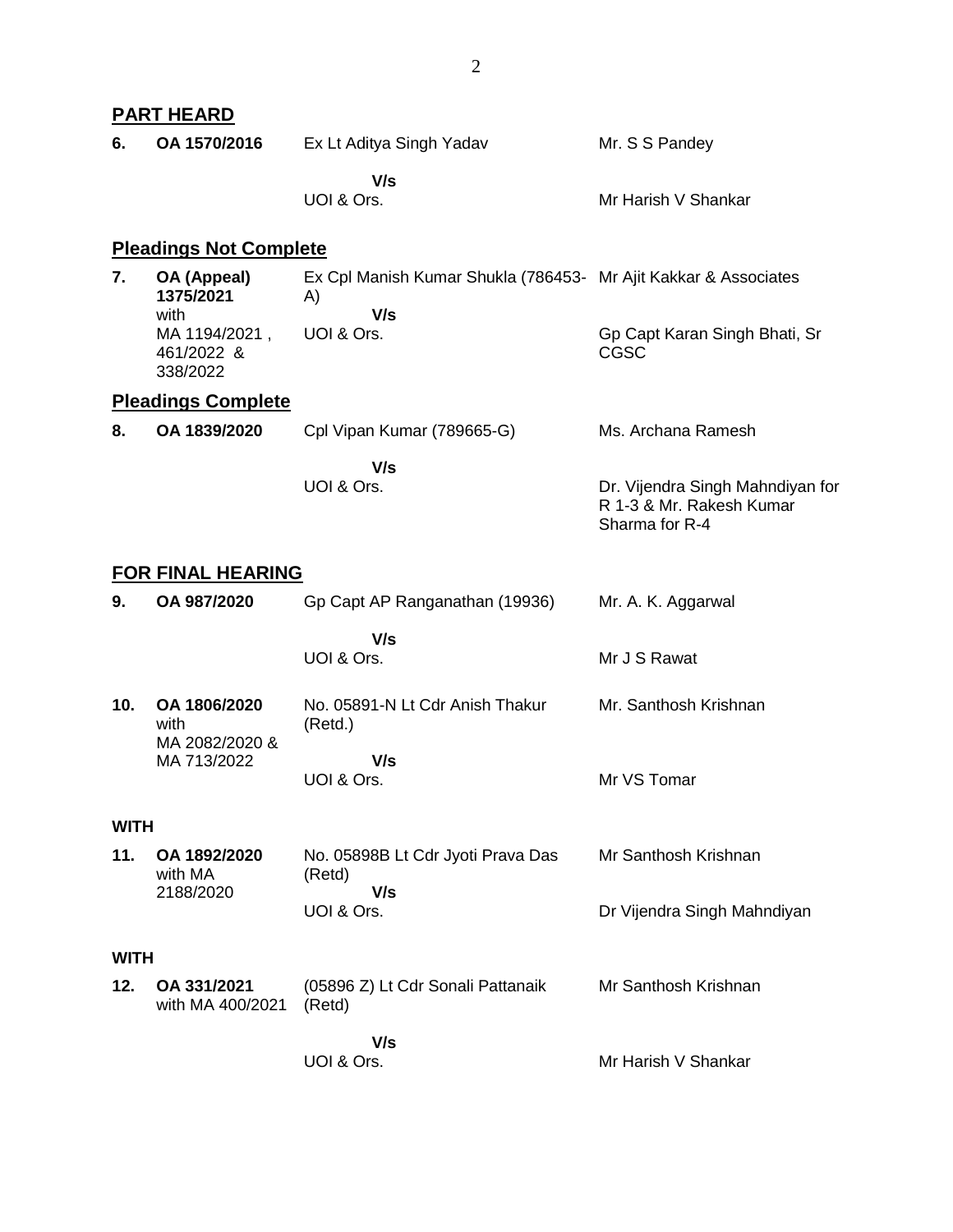# **MATTERS FROM REGULAR LIST**

| 13. | OA 466/2017         | Sub/Clk Sarvottam Kumar (Retd.)<br>V/s | Mr. H S Tiwari, Niyati Arun,<br>Somya & S S Pandey            |
|-----|---------------------|----------------------------------------|---------------------------------------------------------------|
|     |                     | UOI & Ors.                             | Dr Vijendra Singh Mahndiyan for<br>R 1-3, for R-4 - in person |
| 14. | OA 711/2017<br>with | Col AP Bhosle                          | Mr. Rajiv Manglik                                             |
|     | MA 589/2017         | V/s<br>UOI & Ors.                      | Mr. Shyam Narayan for R 1-3 &<br>None for R 4-5               |
| 15. | OA 1229/2017        | Lt Col Mohit Kumar Sharma              | Mr. Rajiv Manglik                                             |
|     |                     | V/s<br>UOI & Ors.                      | Mr Karan Singh Bhati, Sr CGSC<br>for R 1-3, None for R-4      |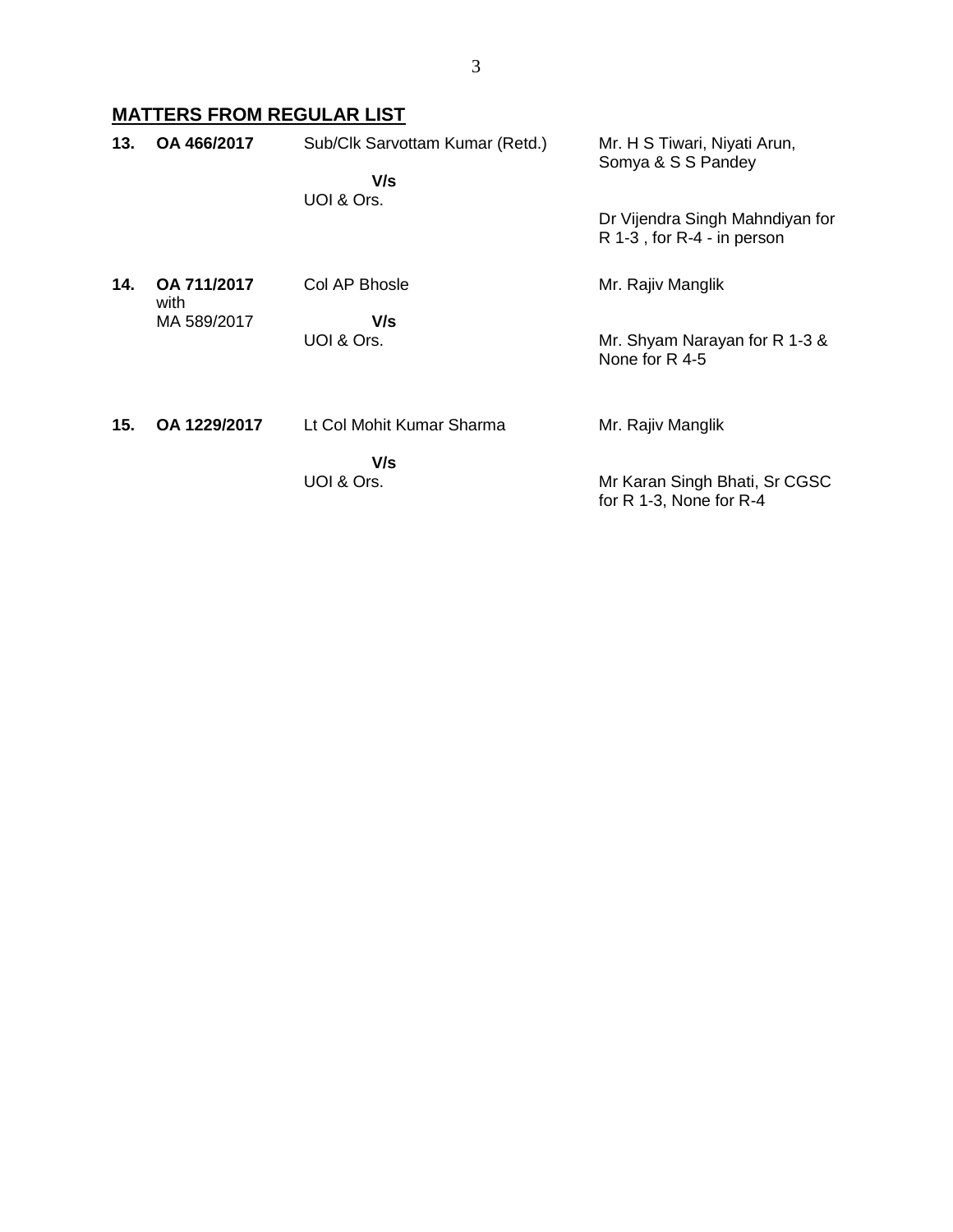# **ARMED FORCES TRIBUNAL, PRINCIPAL BENCH, NEW DELHI LIST OF BUSINESS**

**Date: 25-03-2022**

**Timing: 10:30 AM to 01.00 PM & 02.00 PM to 04.30 PM**

## **COURT No. 3 (First Floor)**

## **THIS BENCH WILL ASSEMBLE AT 11.00 AM**

### **CORAM:**

### **HON'BLE MS. JUSTICE ANJANA MISHRA HON'BLE LT. GEN. P. M. HARIZ**

#### **THIS MATTER SHALL BE TAKEN THROUGH VIRTUAL HEARING**

#### **Link for Virtual Hearing Court No. 3:**

[https://teams.microsoft.com/l/meetup](https://teams.microsoft.com/l/meetup-join/19%3ameeting_MDA4MjIxMjItNGEyNy00NWM4LTlkNDEtNDVjZDNmMjk1NGQx%40thread.v2/0?context=%7b%22Tid%22%3a%22fc4c6c05-6869-467f-a6f3-f24992686fb3%22%2c%22Oid%22%3a%2202997333-9a59-4ac9-b7cf-205d2fa1df55%22%7d)[join/19%3ameeting\\_MDA4MjIxMjItNGEyNy00NWM4LTlkNDEtNDVjZDNmMjk1NGQx%4](https://teams.microsoft.com/l/meetup-join/19%3ameeting_MDA4MjIxMjItNGEyNy00NWM4LTlkNDEtNDVjZDNmMjk1NGQx%40thread.v2/0?context=%7b%22Tid%22%3a%22fc4c6c05-6869-467f-a6f3-f24992686fb3%22%2c%22Oid%22%3a%2202997333-9a59-4ac9-b7cf-205d2fa1df55%22%7d) [0thread.v2/0?context=%7b%22Tid%22%3a%22fc4c6c05-6869-467f-a6f3](https://teams.microsoft.com/l/meetup-join/19%3ameeting_MDA4MjIxMjItNGEyNy00NWM4LTlkNDEtNDVjZDNmMjk1NGQx%40thread.v2/0?context=%7b%22Tid%22%3a%22fc4c6c05-6869-467f-a6f3-f24992686fb3%22%2c%22Oid%22%3a%2202997333-9a59-4ac9-b7cf-205d2fa1df55%22%7d) [f24992686fb3%22%2c%22Oid%22%3a%2202997333-9a59-4ac9-b7cf-205d2fa1df55%22%7d](https://teams.microsoft.com/l/meetup-join/19%3ameeting_MDA4MjIxMjItNGEyNy00NWM4LTlkNDEtNDVjZDNmMjk1NGQx%40thread.v2/0?context=%7b%22Tid%22%3a%22fc4c6c05-6869-467f-a6f3-f24992686fb3%22%2c%22Oid%22%3a%2202997333-9a59-4ac9-b7cf-205d2fa1df55%22%7d)

|    | S. No. Case No.                        | <b>Parties Name</b>                                               | <b>Advocate for Petitioner /</b><br><b>Respondents</b> |
|----|----------------------------------------|-------------------------------------------------------------------|--------------------------------------------------------|
|    | <b>ADMISSION MATTERS</b>               |                                                                   |                                                        |
| 1. | OA 229/2022<br>with<br>MA 327/2022     | JC-167766-L Ex Sub Maj/ Hony<br>Lieutenant Bal Bahadur ALE<br>V/s | Ms Pallavi Awasthi                                     |
|    |                                        | UOI & Ors.                                                        | Ms. Barkha Babbar                                      |
| 2. | OA 489/2022<br>with<br>(OA 39/2020 RB, | (JC 388546 Y) Nb Subedar Md.<br>Shahbaz Ahmed<br>V/s              | Mr Priyanshu Upadhyay & Mr<br>Viraat Tripathi          |
|    | Kolkata)                               | UOI & Ors.                                                        | Mr J.S. Rawat                                          |
| 3. | OA 490/2022                            | Ex AC(U/T) Harishankar (7038335)                                  | Mr Manoj Kr Gupta                                      |
|    |                                        | V/s                                                               |                                                        |
|    |                                        | UOI & Ors.                                                        | None                                                   |
| 4. | OA 491/2022                            | HFO Atul Kumar (668988-G) (Retd)                                  | Mr Rohit Pratap & Associates                           |
|    |                                        | V/s<br>UOI & Ors.                                                 | None                                                   |
|    |                                        |                                                                   |                                                        |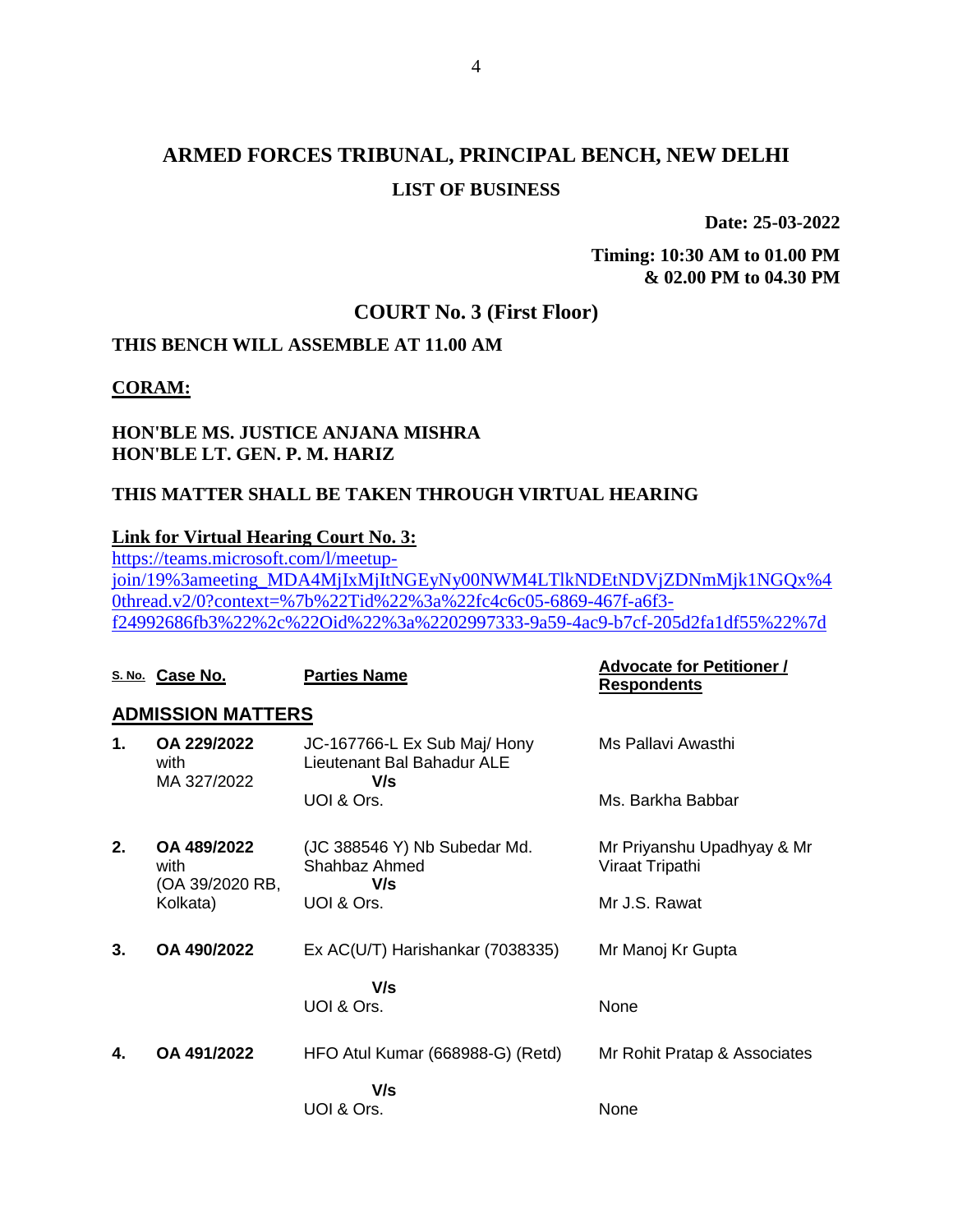- **5. OA 492/2022** with (OA 31/2021 RB, Kolkata) Sub Maj Virendar Singh (JC-763456-A) Mr Ajit Kakkar & Associates  **V/s** UOI & Ors. Mr V.S. Tomar
- **6. OA 493/2022** with MA 608/2022 (OA 149/2016 RB, UOI & Ors. Kolkata) Ex Sep Bijendra Prasad (6476488 N)  **V/s** Ms Manika Roy Mr Ashok Chaitanya
- **7. OA 494/2022** with MA 609/2022 (OA 54/2021 RB, Kolkata) Ex AC (U/T) Akash Chandra Sethi  **V/s** UOI & Ors. Mr Ajit Kakkar Dr. Vijendra Singh Mahndiyan
- **8. OA 495/2022** with MA 610/2022 (OA 1164/2012 RB, Chandigarh) Ex Hav Kulwant Singh (13741028-F)  **V/s** UOI & Ors. Mr Manoj Kr Gupta Mr Niranjana Das
- **9. OA 503/2022** with MA 623/2022 Smt Dhakeli Devi Wd/o (423586) Late Ex Spr Sohan Pal Mr R K Rastogi
	- **V/s** UOI & Ors.

None

None

None

- **10. OA 506/2022** Nk/DSC Din Dayal (Retd) (1476519-N) Mr U S Maurya  **V/s**
	- UOI & Ors.
- **11. OA 509/2022** Ex L Com (EW) Ravindra Kumar (No 214053 K)  **V/s** UOI & Ors. Mr Ved Prakash & Devendra Kumar None
- **12. OA 511/2022** Ex Nk Dhyan Singh (1471267 H)  **V/s** Mr Virender Singh Kadian
	- UOI & Ors.
- **13. OA 516/2022** with MA 641/2022 Ex Nk Munna Lal Sharma (No 14480791X)  **V/s** UOI & Ors. Ms Mamta Pannikar & Mr Bikrama Sah None
- **14. OA 517/2022** with MA 642/2022 4352243 Nk (DSC) Biren Chandra Roy Mr Manoj Kumar Gupta (Retd)  **V/s** None

UOI & Ors.

5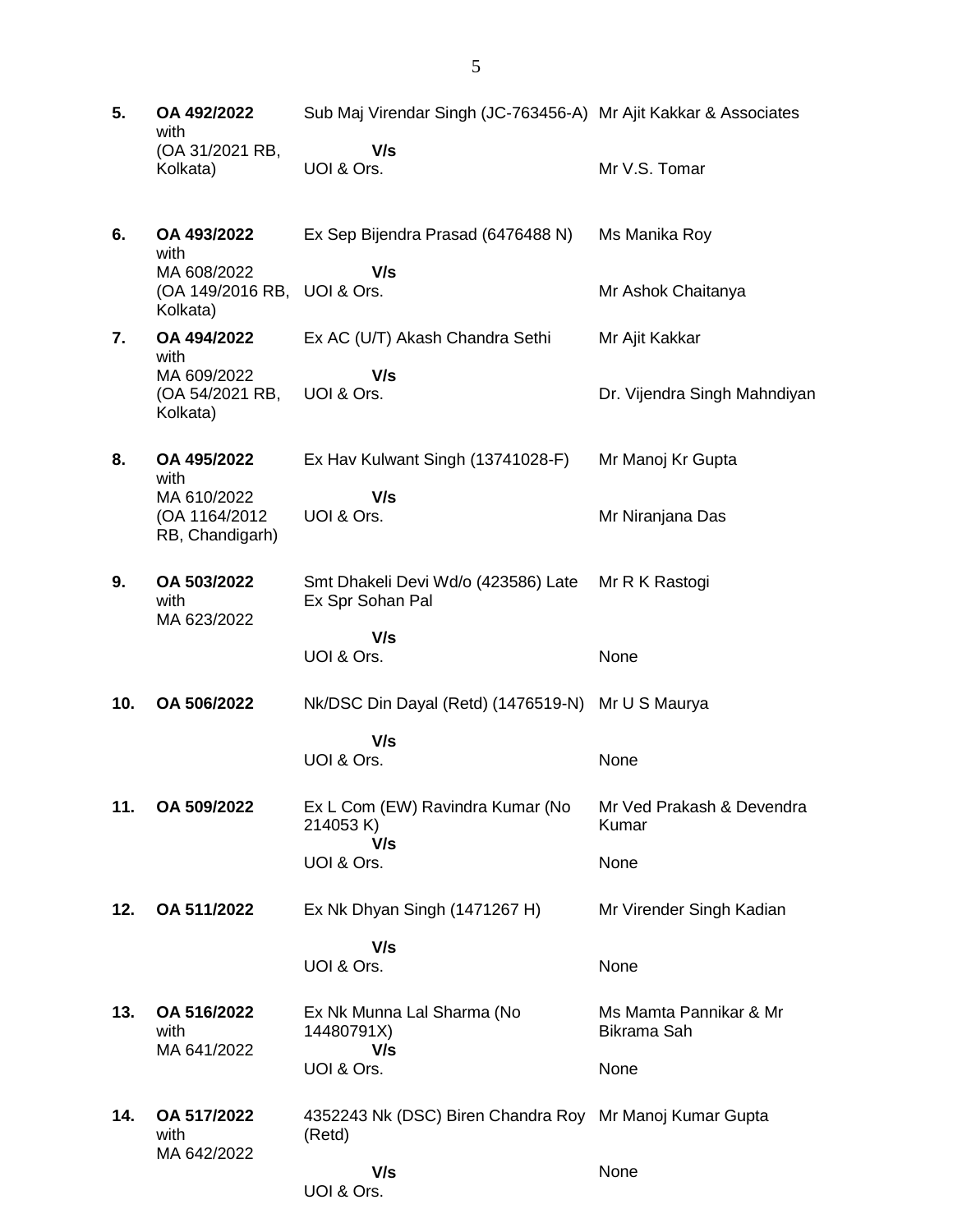| 15. | OA 518/2022<br>with<br>MA 643/2022          | JWO Gangadharan Panichingantavida Mr Manoj Kumar Gupta<br>(274914)<br>V/s |                                             |
|-----|---------------------------------------------|---------------------------------------------------------------------------|---------------------------------------------|
|     |                                             | UOI & Ors.                                                                | None                                        |
| 16. | OA 519/2022<br>with<br>MA 644/2022          | (790015) Sgt Sachin Kumar Mishra<br>(Retd)                                | Mr Manoj Kr Gupta                           |
|     |                                             | V/s<br>UOI & Ors.                                                         | None                                        |
| 17. | OA 521/2022<br>with<br>MA 646/2022          | Ex Sep Kamlesh Choudhay (No<br>14594823 P)                                | Mr Virender Singh Kadian                    |
|     |                                             | V/s<br>UOI & Ors.                                                         | None                                        |
| 18. | OA 522/2022<br>with<br>MA 665/2022          | EX JWO Ranjan Kumar Panda<br>734433F<br>V/s                               | Mr Ved Prakash & Mr<br>Devendra Kumar       |
|     |                                             | UOI & Ors.                                                                | None                                        |
| 19. | OA 523/2022                                 | IC 47507M Brig Antaryami Pradhan<br>(Retd)                                | Mr. SS Pandey & Associates                  |
|     |                                             | V/s<br>UOI & Ors.                                                         | None                                        |
| 20. | OA 532/2022                                 | <b>JWO Surendra Kumar Saxena (Retd)</b><br>(No 629071 S)<br>V/s           | Mr Raj Kumar                                |
|     |                                             | UOI & Ors.                                                                | None                                        |
| 21. | OA 533/2022<br>with                         | (715139 S) JWO Neeraj Kumar (Retd)                                        | Mr Ramniwas Bansal                          |
|     | MA 669/2022                                 | V/s<br>UOI & Ors.                                                         | None                                        |
| 22. | OA 534/2022<br>with                         | SCPO Ajab Singh (Retd) (110515-Y)                                         | Mr Ramniwas Bansal                          |
|     | MA 670/2022                                 | V/s<br>UOI & Ors.                                                         | None                                        |
| 23. | OA 535/2022<br>with                         | Ex Sgt Ramesh Babu (245600)                                               | Mr Ajit Kakkar & Associates                 |
|     | MA 671/2022                                 | V/s<br>UOI & Ors.                                                         | None                                        |
| 24. | OA 536/2022<br>((OA 64/2020 RB,<br>Kolkata) | Ex Nk Jagdeep Rai (14538353-H)<br>V/s                                     | Mr Ajeet Yadav & Banvendra<br>Singh Gandhar |
|     |                                             | UOI & Ors.                                                                | None                                        |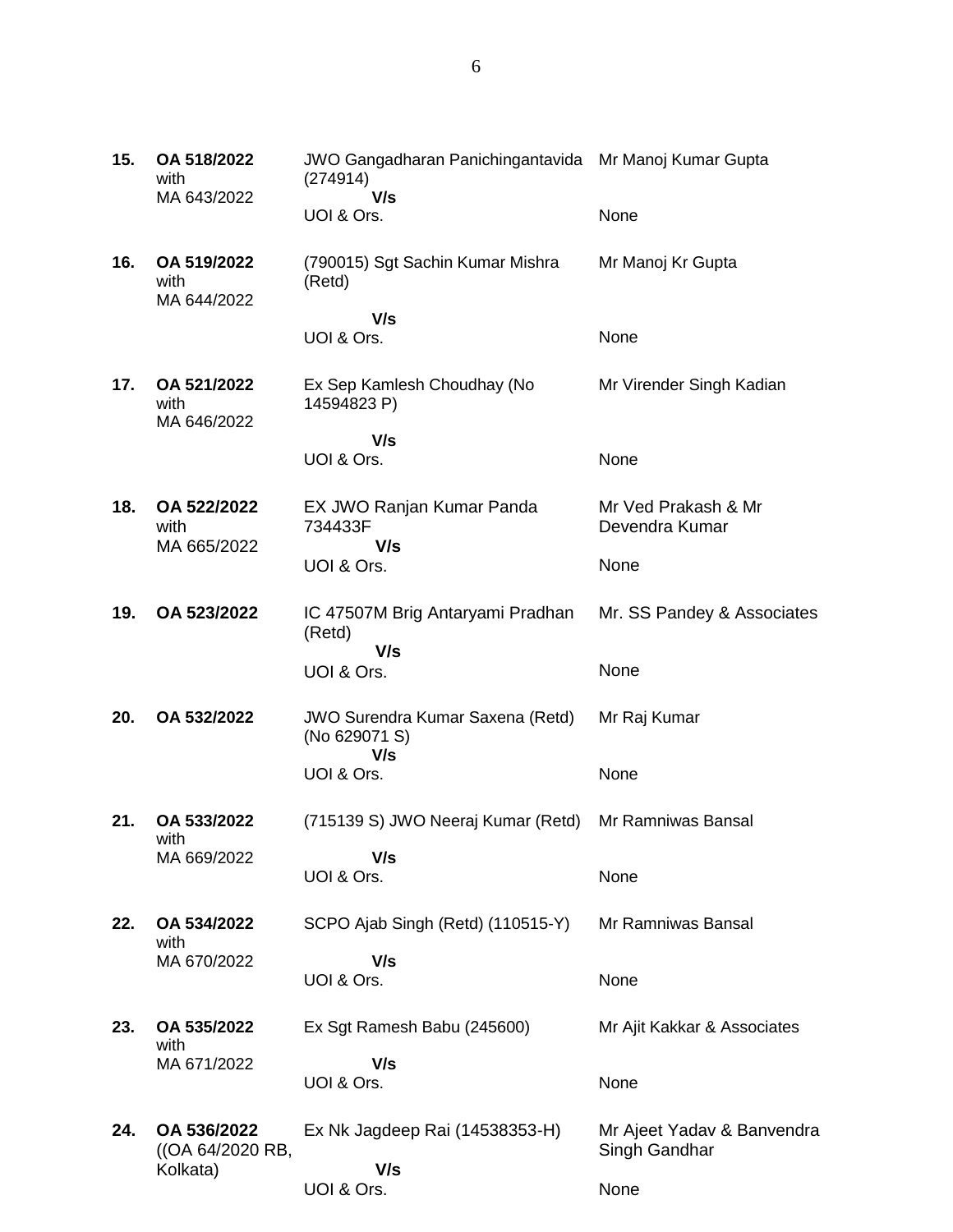| 25. | OA 537/2022 | Ex WO Bhaskar Prasad Pandey<br>(666837)            | Mr Baljeet Singh & Deepika<br>Sheoran |
|-----|-------------|----------------------------------------------------|---------------------------------------|
|     |             | V/s                                                |                                       |
|     |             | UOI & Ors.                                         | None                                  |
| 26. | OA 538/2022 | (9087662 K) NK/DSC Mohinder Pal<br>(Retd)          | Mr U S Maurya                         |
|     |             | V/s                                                |                                       |
|     |             | UOI & Ors.                                         | None                                  |
| 27. | OA 539/2022 | Ex MC EA (P) II Amrik Singh (NO<br>129859-K)       | Mr Ved Prakash & Devendra<br>Kumar    |
|     |             | V/s                                                |                                       |
|     |             | UOI & Ors.                                         | None                                  |
| 28. | OA 540/2022 | Ex JWO Harendra Singh Bhati<br>$(687788-H)$        | Mr Ved Prakash & Devender<br>Kumar    |
|     |             | V/s                                                |                                       |
|     |             | UOI & Ors.                                         | None                                  |
| 29. | OA 541/2022 | Lt Col Susheela Kumari (Retd) (NR<br>$18317-X$     | Mr Vineet Kumar Yadav                 |
|     |             | V/s                                                |                                       |
|     |             | UOI & Ors.                                         | None                                  |
| 30. | OA 542/2022 | Ex PO LOG (F&A) Ravi Ranjan<br>Kumar (No 215571 K) | Mr Ved Prakash & Devendra<br>Kumar    |
|     |             | V/s                                                |                                       |
|     |             | UOI & Ors.                                         | None                                  |
| 31. | OA 543/2022 | Ex POM Gourav Singh Rana (No<br>214909 F)          | Mr Ved Prakash & Devendra<br>Kumar    |
|     |             | V/s                                                |                                       |
|     |             | UOI & Ors.                                         | None                                  |
| 32. | OA 544/2022 | Ex LEM (P) Brijesh Kumar Ojha<br>$(215125-Y)$      | Mr Ved Prakash & Devendra<br>Kumar    |
|     |             | V/s                                                |                                       |
|     |             | UOI & Ors.                                         | None                                  |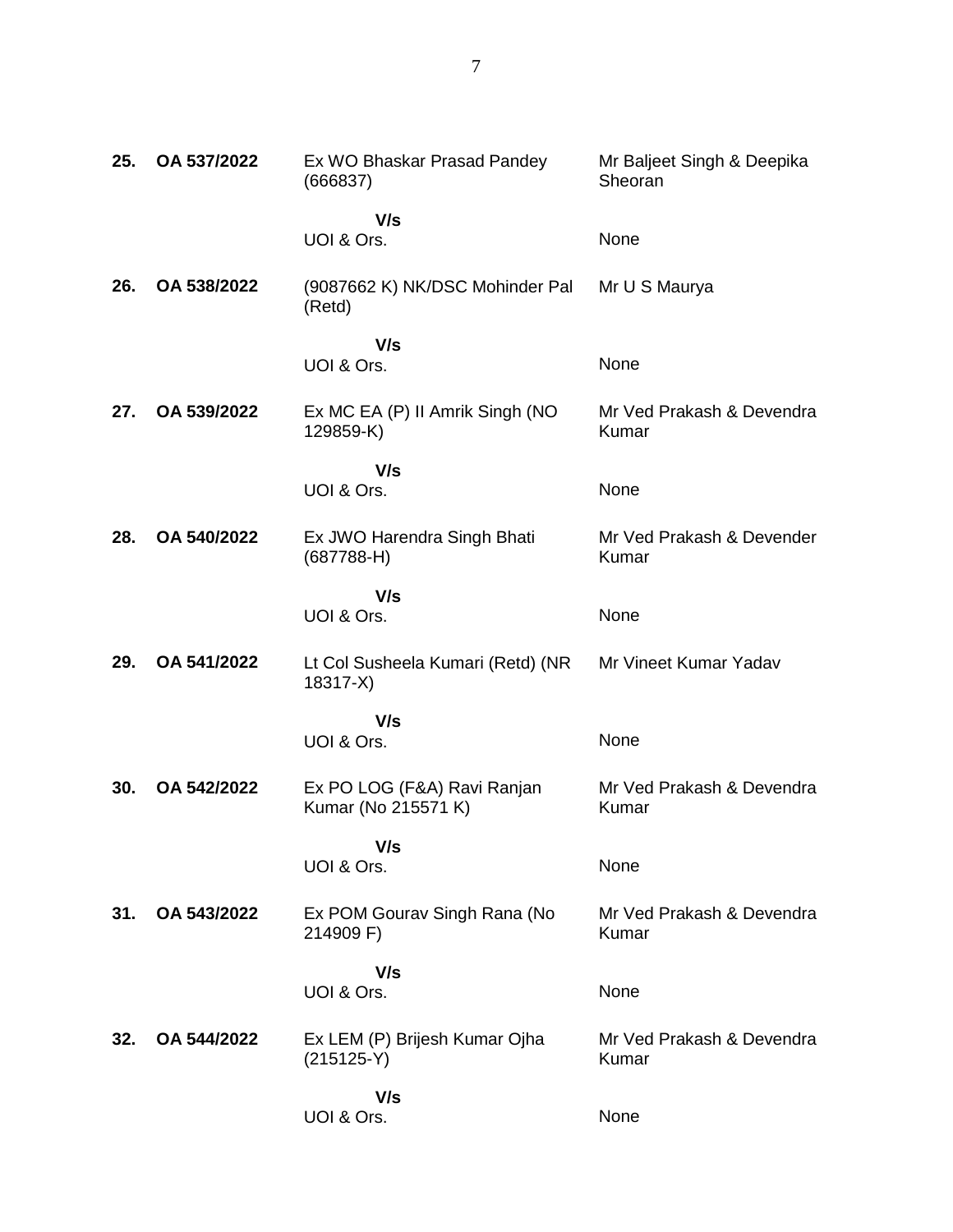| 33. | OA 545/2022                        | JC-271747M Sub (Hony Capt) AIG<br>Subhash Chander (Retd)     | Mr SS Pandey & Associates             |
|-----|------------------------------------|--------------------------------------------------------------|---------------------------------------|
|     |                                    | V/s                                                          |                                       |
|     |                                    | UOI & Ors.                                                   | None                                  |
| 34. | OA 548/2022<br>with<br>MA 677/2022 | Ex JWO Atar Singh (695110 G)<br>V/s                          | Mr Ved Prakash & Mr<br>Devendra Kumar |
|     |                                    | UOI & Ors.                                                   |                                       |
| 35. | OA 549/2022<br>with<br>MA 678/2022 | (9085250 K) Nk/DSC Adulat Khan<br>(Retd)                     | Mr U S Maurya                         |
|     |                                    | V/s                                                          | None                                  |
|     |                                    | UOI & Ors.                                                   |                                       |
| 36. | OA 550/2022<br>with<br>MA 679/2022 | JC 765531Sub T Gopalakrishnan<br>(Retd)                      | Mr Manoj Kr Gupta                     |
|     |                                    | V/s<br>UOI & Ors.                                            | None                                  |
| 37. | OA 552/2022                        | Ex Rfn ACP-II Ges Bahadur Thapa<br>$(5048770-Y)$             | Ms Sangeeta Tomar                     |
|     |                                    | V/s                                                          |                                       |
|     |                                    | UOI & Ors.                                                   | None                                  |
| 38. | OA 555/2022                        | Ex PO EL (P) Rakesh Kumar<br>$(214911-K)$                    | Mr Ved Prakash & Devendra<br>Kumar    |
|     |                                    | V/s                                                          |                                       |
|     |                                    | UOI & Ors.                                                   | None                                  |
| 39. | OA 556/2022                        | 677934-G WO Joydev Kumar Roy<br>(Retd)                       | Mr A K Chaudhary                      |
|     |                                    | V/s                                                          |                                       |
|     |                                    | UOI & Ors.                                                   | None                                  |
| 40. | OA 559/2022                        | Ex Nk /DSC Suresh Chand (14486336L)                          | Mr J P Sharma & Associates            |
|     |                                    | V/s<br>UOI & Ors.                                            | None                                  |
| 41. | OA 560/2022                        | IC 31543N Lt Col Punnasseril<br>Damodaran Vipinagopal (Retd) | Mr. Indra Sen Singh                   |
|     |                                    | V/s<br>UOI & Ors.                                            | None                                  |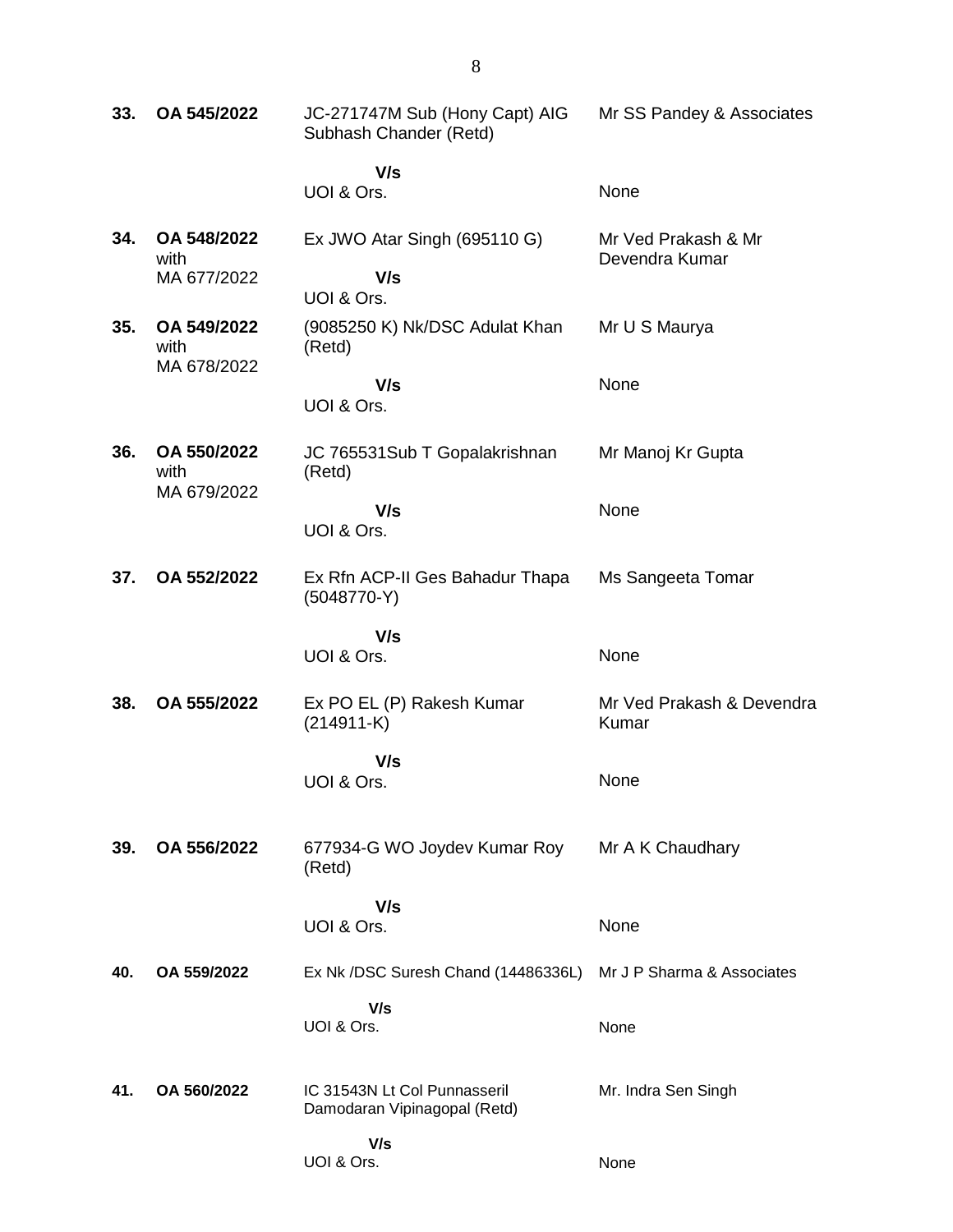- Ex Sep/DSC Hari Narain (13881412-A) Mr JP Sharma & Associates
- **42. OA 561/2022** with MA 700/2022

 **V/s** UOI & Ors.

None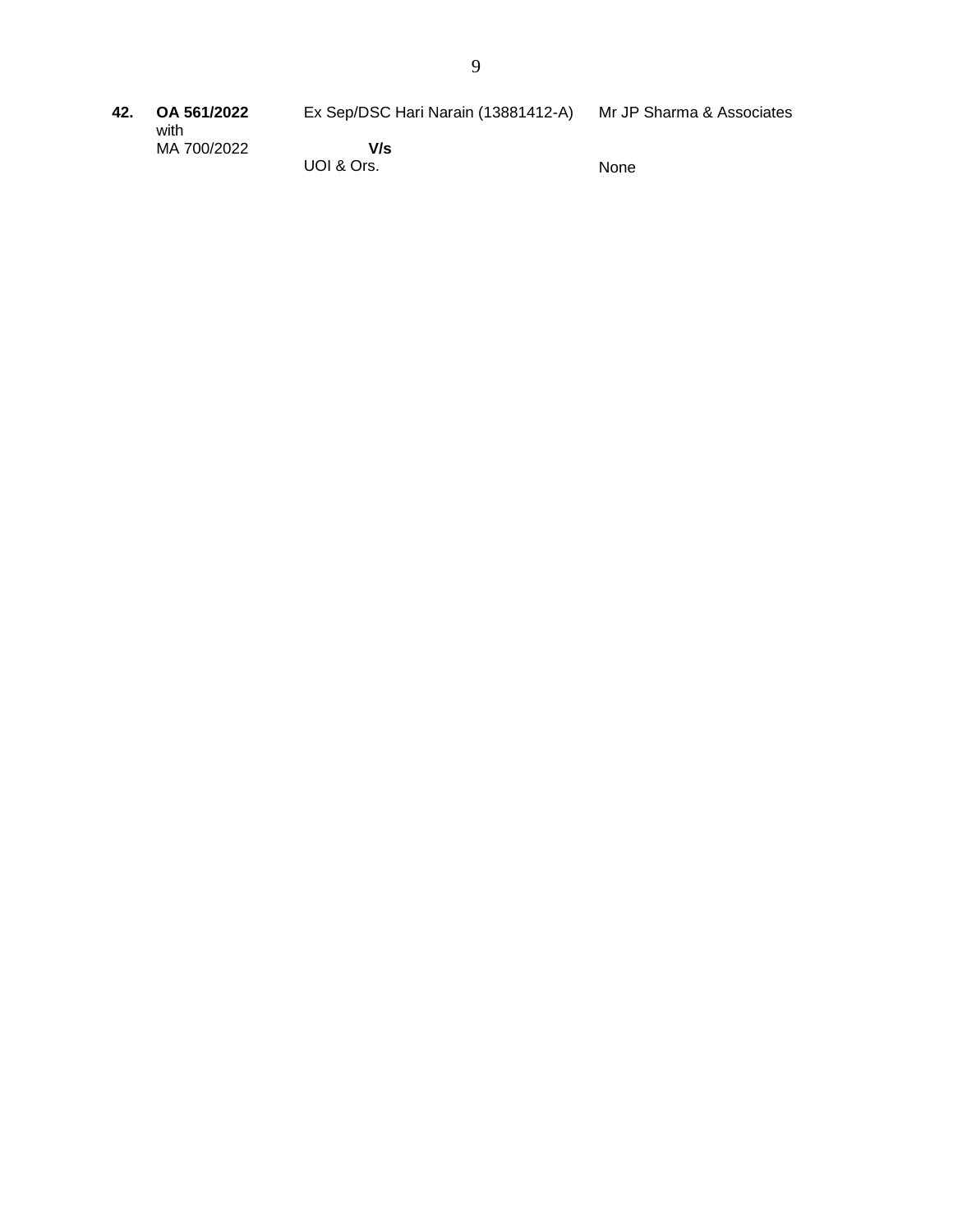# **ARMED FORCES TRIBUNAL, PRINCIPAL BENCH, NEW DELHI LIST OF BUSINESS**

**Date: 25-03-2022**

**Timing: 11:00 AM**

## **PRINCIPAL REGISTRAR COURT**

## **PRINCIPAL REGISTRAR COURT WILL SIT FROM 12.00 NOON TO 1.00 PM**

## **THE FOLLOWING CASES SHALL BE TAKEN THROUGH VIRTUAL HEARING**

## **Link for Virtual Hearing Principal Registrar Court:**

### <https://aftpb.webex.com/meet/vcaftpb>

|    | S. No. Case No.                      | <b>Parties Name</b>                             | <b>Advocate for Petitioner /</b><br><b>Respondents</b> |
|----|--------------------------------------|-------------------------------------------------|--------------------------------------------------------|
|    | <b>Pleadings Complete</b>            |                                                 |                                                        |
| 1. | OA 2116/2021<br>with                 | Ex Rect Ombir (3214230-L)                       | Mr Ved Prakash & Devendra<br>Kumar                     |
|    | MA 2224/2021                         | V/s<br>UOI & Ors.                               | Mr. Arvind Kumar                                       |
| 2. | OA 2132/2021<br>with<br>MA 712/2022  | Ex Sub Aughade Shankar Bhagwan<br>(JC 569219 H) | Mr Ved Prakash & Devendra<br>Kumar                     |
|    |                                      | V/s<br>UOI & Ors.                               | Mr. Rajesh Kumar Das                                   |
| 3. | OA 2139/2021<br>with                 | 734259 Sgt Sanjay Kumar (Retd)                  | Mr Manoj Kr Gupta                                      |
|    | MA 2246/2021                         | V/s<br>UOI & Ors.                               | Mr. Anil Gautam                                        |
| 4. | OA 2261/2021<br>with                 | Ex Nk Satya Prakash Mishra (No<br>14391259 W)   | Mr Virender Singh Kadian                               |
|    | MA 2364/2021 &<br>714/2022           | V/s<br>UOI & Ors.                               | Mr Rajesh Kumar Das                                    |
| 5  | OA 2707/2021<br>with<br>MA 2865/2021 | Ex Sep Aklimoddin Fahimoddin<br>(14830727X)     | Mr Ved Prakash & Devendra<br>Kumar                     |
|    |                                      | V/s<br>UOI & Ors.                               | Mr Arvind Kumar                                        |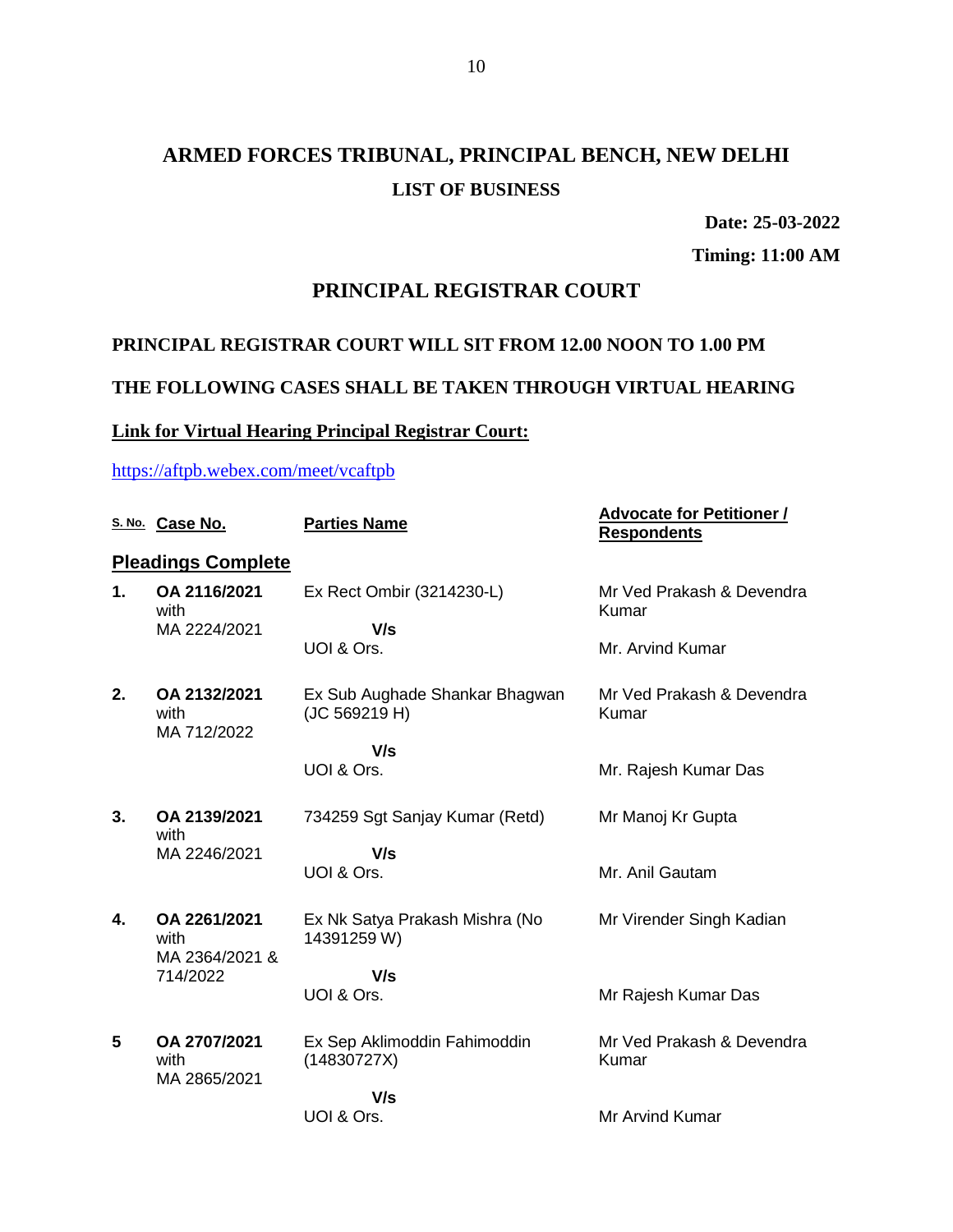# **Pleadings Not Complete**

| 6.  | OA 2102/2021<br>with<br>MA 2192/2021 | Ex Hav Hony Nb Sub Shoraj Singh<br>$(14501329-P)$<br>V/s                       | Mr Virender Singh Kadian      |
|-----|--------------------------------------|--------------------------------------------------------------------------------|-------------------------------|
|     |                                      | UOI & Ors.                                                                     | Ms. Suman Chauhan             |
| 7.  | OA 2106/2021<br>with                 | Ex Hav Dev Karan Singh (2993531 K)                                             | Mr Virender Singh Kadian      |
|     | MA 2209/2021                         | V/s<br>UOI & Ors.                                                              | Mr. Arvind Kumar              |
| 8.  | OA 2107/2021<br>with                 | Ex Nk Satinam Singh (3377702 A)                                                | Mr Virender Singh Kadian      |
|     | MA 2210/2021                         | V/s                                                                            |                               |
|     |                                      | UOI & Ors.                                                                     | Mr. Rajesh Kumar Das          |
| 9.  | OA 2108/2021<br>with<br>MA 2211/2021 | Bimla Devi Widow of Late Rfn Hari<br>Ram (2852960)<br>V/s                      | Mr Ram Niwas Buri             |
|     |                                      | UOI & Ors.                                                                     | Ms. Jyotsna Kaushik for R 1-4 |
| 10. | OA 2110/2021                         | (IC-43868 N) Col Biswajit Das (Retd)                                           | Mr I S Yadav                  |
|     |                                      | V/s                                                                            |                               |
|     |                                      | UOI & Ors.                                                                     | Mr. Neeraj, Sr CGSC           |
| 11. | OA 2114/2021<br>with                 | Gp Capt Anil Kumar Bali (Retd)<br>(17512F)<br>V/s                              | Mr K R Verma                  |
|     | MA 2222/2021                         | UOI & Ors.                                                                     | Mr. Neeraj, Sr CGSC           |
| 12. | OA 2126/2021<br>with<br>MA 2241/2021 | Smt Mithlesh Devi Wd/o Ex Hav Hony<br>Nb Sub Late Madan Lal (1467746-M)<br>V/s | Mr Virender Singh Kadian      |
|     |                                      | UOI & Ors.                                                                     | Mr. Shyam Narayan             |
| 13. | OA 2127/2021<br>with                 | Ex Rect Hanumana Ram (2868386)                                                 | Mr Virender Singh Kadian      |
|     | MA 2242/2021                         | V/s<br>UOI & Ors.                                                              | Mr. Arvind Patel              |
| 14. | OA 2128/2021                         | Ex NC (E)T Chandra Pal Singh (Nos<br>818975L)<br>V/s                           | Mr O S Punia                  |
|     |                                      | UOI & Ors.                                                                     | Mr. K K Tyagi                 |
| 15. | OA 2192/2021                         | Ex WO Gheyasuddin (No 683724 L)                                                | Mr Bijendra Kumar Pathak      |
|     |                                      | V/s<br>UOI & Ors.                                                              | Ms Jyotsna Kaushik            |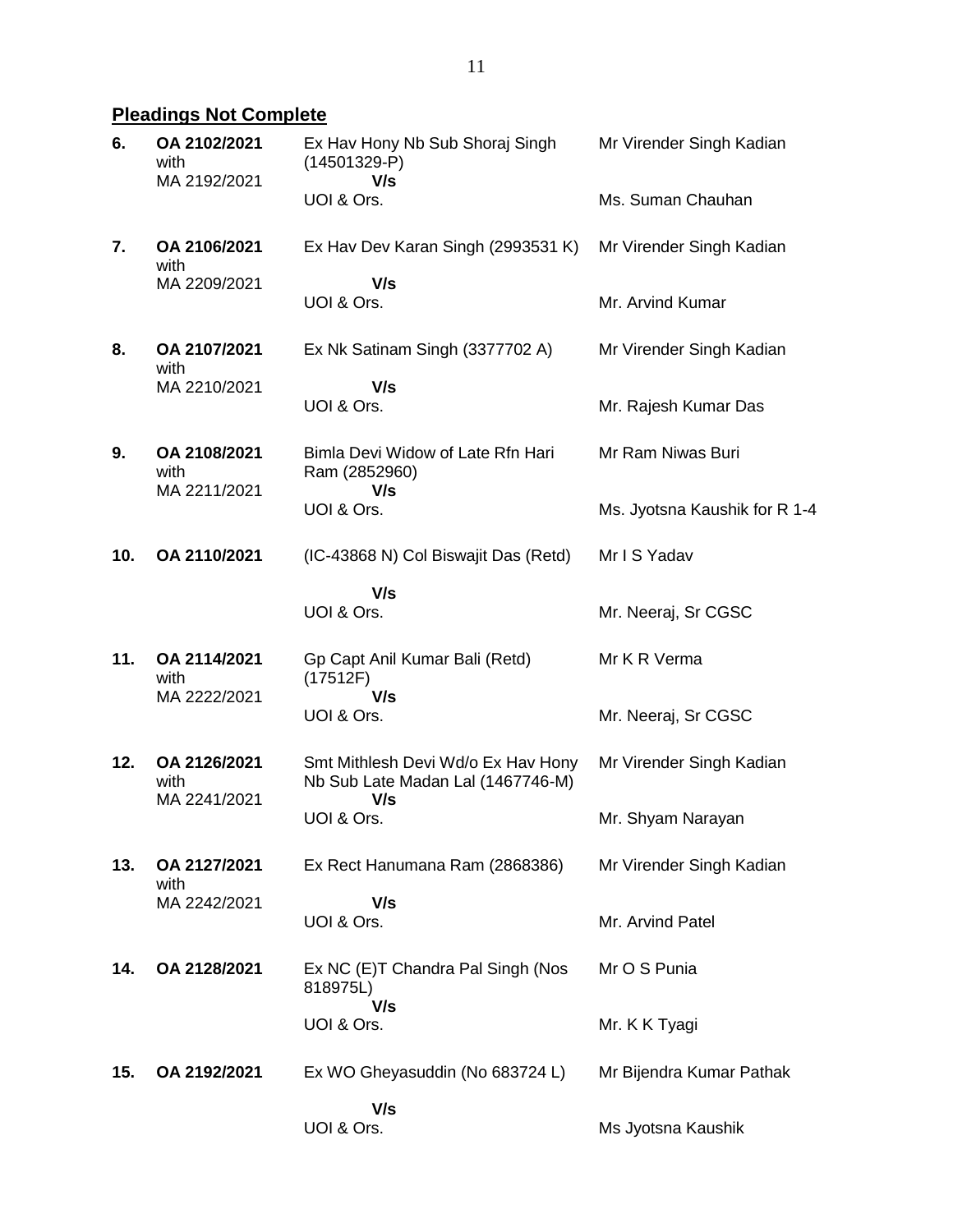| 16. | OA 2260/2021<br>with<br>MA 2363/2021 | HFL Sripada Venkateswara Rao (Retd) Mr Ramniwas Bansal<br>(No 673544 G)<br>V/s |                          |
|-----|--------------------------------------|--------------------------------------------------------------------------------|--------------------------|
|     |                                      | UOI & Ors.                                                                     | Mr Satya Ranjan Swain    |
| 17. | OA 2263/2021<br>with                 | Ex Nk Naveen Chandra (No 1491950<br>K)                                         | Mr Virender Singh Kadian |
|     | MA 2365/2021                         | V/s<br>UOI & Ors.                                                              | Ms Jyotsna Kaushik       |

# **Final Opportunities**

| 18. | OA 771/2021<br>with<br>MA 816/2021   | (1071372 L) DFR Kamlesh Bahadur<br>Singh (Retd)<br>V/s    | Mr U S Maurya                         |
|-----|--------------------------------------|-----------------------------------------------------------|---------------------------------------|
|     |                                      | UOI & Ors.                                                | Mr. Avdhesh Kumar Singh               |
| 19. | OA 1022/2021<br>with<br>MA 989/2021  | (4267668 Y) Hav Sureshwar Prasad<br>Yadav<br>V/s          | Mr U S Maurya                         |
|     |                                      | UOI & Ors.                                                | Mr. J S Yadav                         |
| 20. | OA 1974/2021<br>with                 | Ex Sgt Rakesh Roshan (772755-T)                           | Mr Bharat Singh & Associates          |
|     | MA 2021/2021                         | V/s<br>UOI & Ors.                                         | Mr Rajeev Kumar                       |
| 21. | OA 2473/2021                         | MR 04262N Lt Gen Umesh Kumar<br>Sharma (Retd)             | Mr Anil Kumar Srivastava              |
|     |                                      | V/s<br>UOI & Ors.                                         | Gp Capt Karan Singh Bhati, Sr<br>CGSC |
| 22. | OA 2596/2021                         | Ex MWO (HFO) Onkar Nath Tripathi<br>$(627867-A)$          | Mr Bijendra Kumar Pathak              |
|     |                                      | V/s<br>UOI & Ors.                                         | Mr. Satya Ranjan Swain                |
| 23. | OA 2597/2021<br>with<br>MA 2733/2021 | Ex Hav Hony Nb Sub Ram Pyare<br>Pandey (7116019-Y)<br>V/s | Mr Virender Singh Kadian              |
|     |                                      | UOI & Ors.                                                | Mr. Anil Gautam                       |
| 24. | OA 2600/2021<br>with<br>MA 2737/2021 | Sgt Sarad Srivastava (Retd) (No<br>764673 R)<br>V/s       | Mr Raj Kumar                          |
|     |                                      | UOI & Ors.                                                | Ms. Suman Chauhan                     |
| 25. | OA 2601/2021<br>with<br>MA 2740/2021 | 15389452A Ex Hav (ACP Nb Sub)<br>Subash Chand<br>V/s      | Mr J P Sharma & Associates            |

Mr. J S Rawat

UOI & Ors.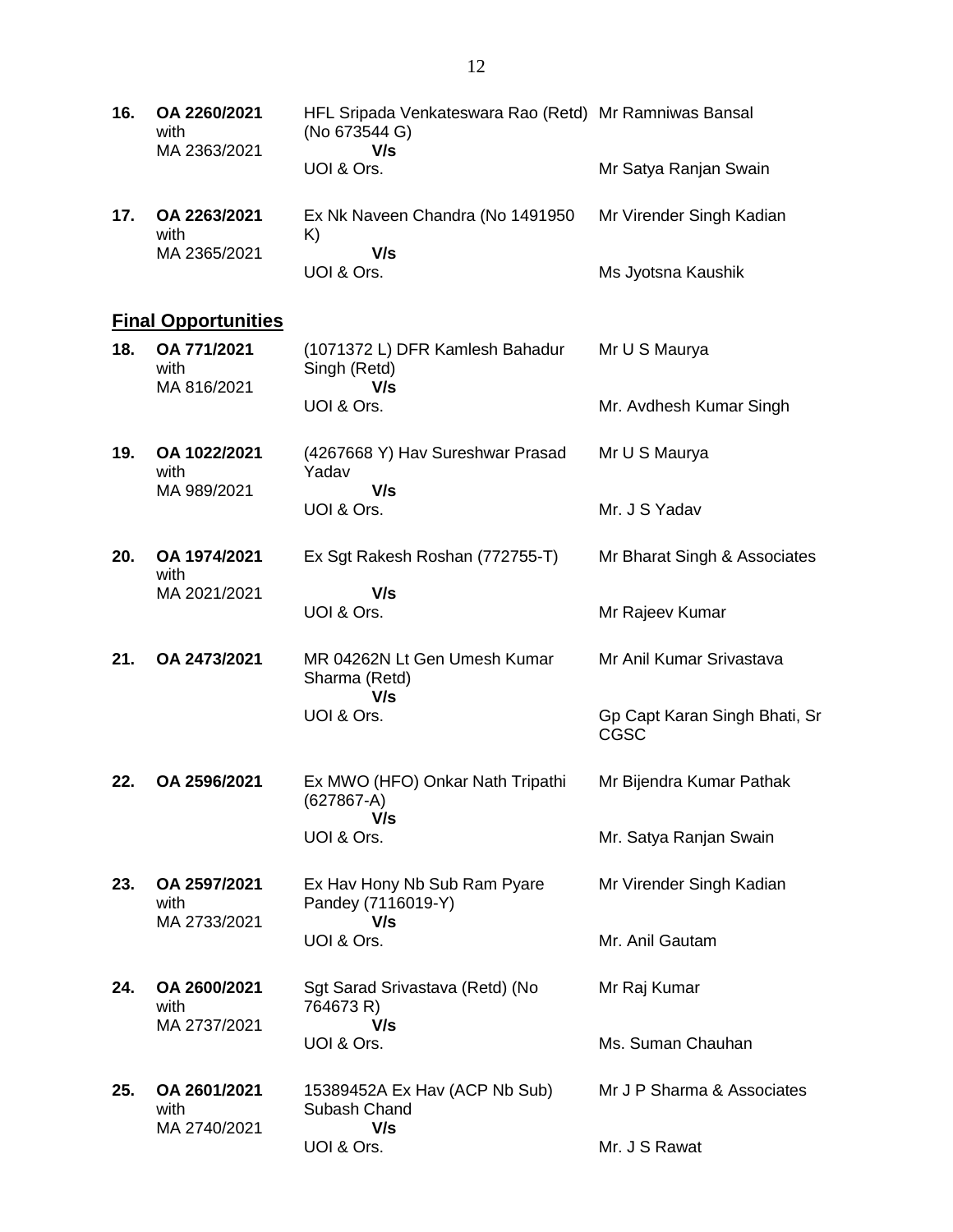| 26. | OA 2602/2021<br>with                 | Ex Rect Amit Kumar (22000808-M)                                             | Mr J P Sharma & Associates                              |
|-----|--------------------------------------|-----------------------------------------------------------------------------|---------------------------------------------------------|
|     | MA 2741/2021                         | V/s<br>UOI & Ors.                                                           | Mr. Y P Singh                                           |
| 27. | OA 2606/2021                         | Sep Mahaveer Yadav (Retd) (No<br>14412668 A)<br>V/s                         | Mr US Maurya                                            |
|     |                                      | UOI & Ors.                                                                  | Mr. S D Windlesh                                        |
| 28. | OA 2617/2021<br>with<br>MA 2769/2021 | Ex Sep (ACP-1) Dilip Singh (6941966-<br>W)<br>V/s                           | Mr J P Sharma & Associates                              |
|     |                                      | UOI & Ors.                                                                  | Mr. Shyam Narayan                                       |
| 29. | OA 2642/2021                         | Lt Col Ravi Kumar (Retd) (IC 56450 K)<br>V/s                                | Mr Indra Sen Singh, Rahul Vyas<br>& Ms Kirtika Chhatwal |
|     |                                      | UOI & Ors.                                                                  | Mr. V Pattabhi Ram                                      |
| 30. | OA 2681/2021<br>with                 | Ex Swr Bhasmare Sandipan Dinkar<br>$(15492853-P)$                           | Mr J P Sharma & Associates                              |
|     | MA 2830/2021                         | V/s<br>UOI & Ors.                                                           | Ms Jyotsna Kaushik                                      |
| 31. | OA 2695/2021<br>with                 | Smt Pinki Devi Wd/O Late Nk Arendra<br>Pratap Singh (2893623-F)             | Mr J P Sharma & Associates                              |
|     | MA 2842/2021                         | V/s<br>UOI & Ors.                                                           | Mr Avdhesh Kumar Singh                                  |
| 32. | OA 2699/2021                         | Gp Capt (TS) Laishram G Singh (Retd) Mr Manoj Kumar Gupta<br>(18841)<br>V/s |                                                         |
|     |                                      | UOI & Ors.                                                                  | Mr K K Tyagi                                            |
| 33. | OA 2701/2021<br>with                 | Hav Rajesh Kumar Singh (Retd)<br>(14620123)                                 | Mr Manoj Kumar Gupta                                    |
|     | MA 2850/2021                         | V/s<br>UOI & Ors.                                                           | Dr. Vijendra Singh Mahndiyan                            |
| 34. | OA 2702/2021<br>with                 | Lt Col CJG Scott (Retd) (IC 27674F)                                         | Mr Anil Srivastava                                      |
|     | MA 2851/2021                         | V/s<br>UOI & Ors.                                                           | Gp Capt Karan Singh Bhati, Sr<br><b>CGSC</b>            |
| 35. | OA 2703/2021                         | Ex JWO Vinit Kumar Tyagi (777311)                                           | Mr Sanjeev Kumar & Deepak                               |
|     | with                                 |                                                                             | Garg                                                    |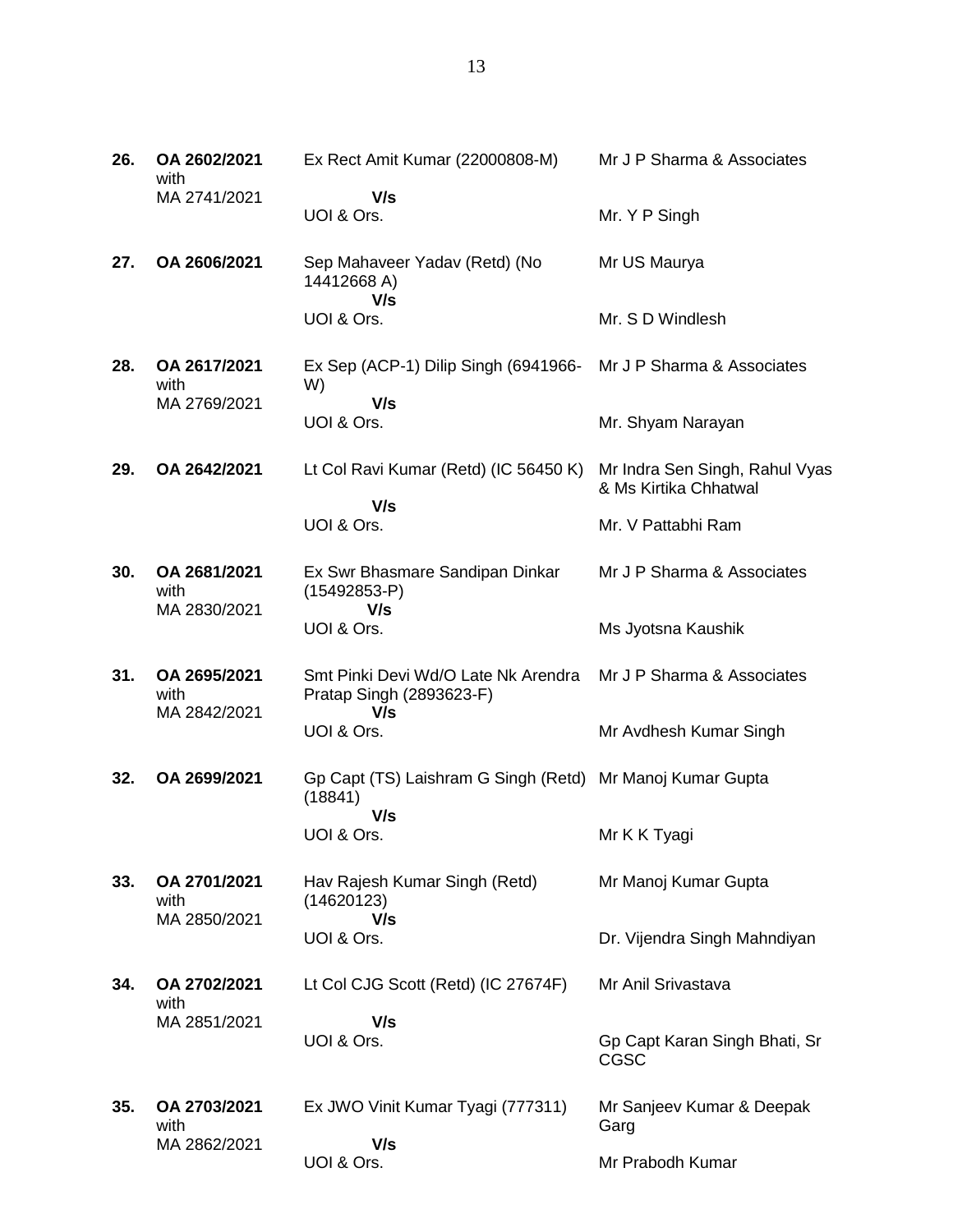**36. OA 2704/2021** with MA 2863/2021 Ex Rect Narayan Singh Negi (4203159 Mr Ved Prakash & Mr Devendra Y)  **V/s** UOI & Ors. Kumar Mr D K Sabat **37. OA 2705/2021** with MA 2864/2021 Ex Rect Patil Nivruti Janaba (2804244 Y)  **V/s** UOI & Ors. Mr Ved Prakash & Mr Devendra Kumar Mr. Waize Ali Noor **38. OA 2706/2021** Ex LEM (R) Arnab Ganguly (Nos 214693-R)  **V/s** UOI & Ors. Mr Ved Prakash & Devender Kumar Mr Prabodh Kumar **39. OA 2708/2021** Ex PO LOG (MAT) Tej Bahadur Chauhan (214465-Y)  **V/s** UOI & Ors. Mr Ved Prakash & Devendra Kumar Mr. Shyam Narayan **40. OA 2710/2021** with MA 2878/2021 LME Ranjit Jha (Retd) (134255)  **V/s** UOI & Ors. Mr Manoj Kr Gupta & Mr Praveen Kr Jha Mr S D Windlesh **41 OA 2711/2021** with MA 2879/2021 719575 Sgt Tarani Kanta Mohanta (Retd)  **V/s** UOI & Ors. Mr Manoj Kr Gupta Mr. Waize Ali Noor **42 OA 2712/2021** with MA 2880/2021 Smt Mamta Rana W/o Late Nk Ramesh Bahadur Rana (5748120 X)  **V/s** UOI & Ors. Ms Pallavi Awasthi Mr Niranjana Das **43. OA 2732/2021** Ex LEM (R) Jatinder Singh (213740 Z)  **V/s** UOI & Ors. Mr Ved Prakash & Mr Devendra Kumar Mr Rajeev Kumar **44. OA 2742/2021** (18882 N) Gp Capt Debashish Dutta Roy (Retd)  **V/s** UOI & Ors. Mr Bipin Bihari Mr. Neeraj, Sr CGSC **45. OA 2743/2021** with MA 2927/2021 Ex MWO Raj Kumar (626840 G)  **V/s** UOI & Ors. Mr V S Kadian Mr Satya Ranjan Swain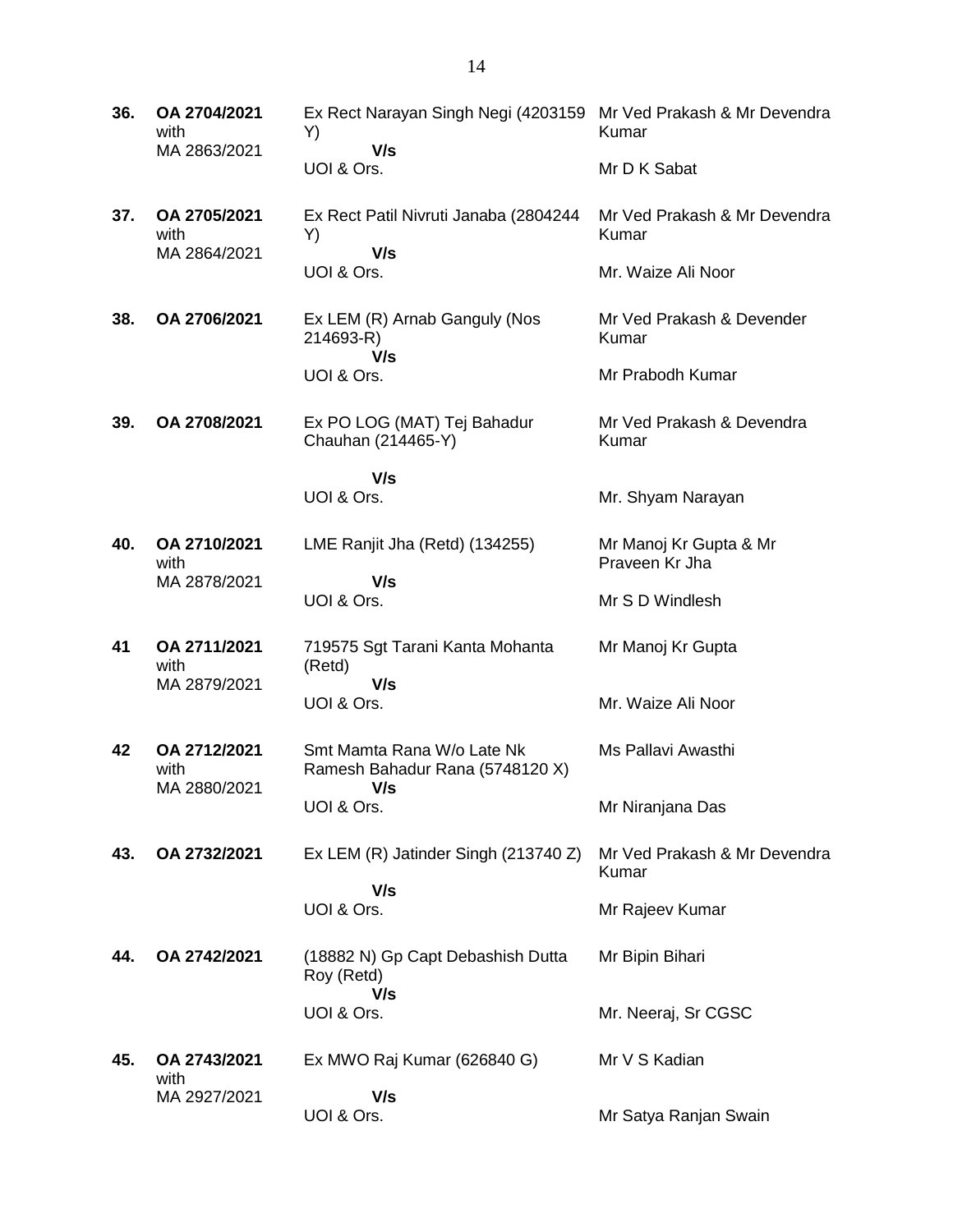| 46. | OA 2760/2021<br>with<br>MA 2942/2021 | Ex Gunner Subhash Chandra<br>(1269121 M)                              | Mr R K Kumar & Mr B T Kaul                       |
|-----|--------------------------------------|-----------------------------------------------------------------------|--------------------------------------------------|
|     |                                      | V/s<br>UOI & Ors.                                                     | <b>Mr Arvind Patel</b>                           |
| 47. | OA 2766/2021<br>with<br>MA 2947/2021 | PO Golak Chandra Pradhan (Retd)<br>(Ser No 148220-R)                  | Mr Ramnivas Bansal                               |
|     |                                      | V/s<br>UOI & Ors.                                                     | None                                             |
| 48. | OA 2767/2021<br>with<br>MA 2948/2021 | Ex Hav Mohan Kumar Singh<br>(15685358X)<br>V/s                        | Mr Virender Singh Kadian                         |
|     |                                      | UOI & Ors.                                                            | Mr Arvind Patel                                  |
| 49. | OA 2773/2021<br>with<br>MA 2961/2021 | Smt Bhavari Devi Wd/o (6495793 P)<br>Late Ex Sep Lichhman Puri<br>V/s | Mr Virender Singh Kadian                         |
|     |                                      | UOI & Ors.                                                            | Ms Jyotsna Kaushik                               |
| 50. | OA 2775/2021                         | LT Col Haridasan V (RETD) (SL<br>04270M)                              | Mr. K R Verma                                    |
|     |                                      | V/s<br>UOI & Ors.                                                     | Ms Suman Chauhan                                 |
| 51. | OA 2776/2021<br>with<br>MA 2970/2021 | (2674668) Hav Suresh Singh (Retd)                                     | Mr Manoj Kumar Gupta & Mr<br><b>Prem Prakash</b> |
|     |                                      | V/s<br>UOI & Ors.                                                     | Mr Rajesh Kumar Das                              |
| 52. | OA 2779/2021<br>with                 | (JC 379387 L) Sub (JENE) Raj Kumar                                    | Mr J P Sharma & Associates                       |
|     | MA 2971/2021                         | V/s<br>UOI & Ors.                                                     | Mr Harish V Shankar                              |
| 53. | OA 2780/2021                         | Ex CH ERA Himanshu Vershney<br>(129338 A)                             | Mr Ved Prakash & Devendra<br>Kumar               |
|     |                                      | V/s<br>UOI & Ors.                                                     | None                                             |
| 54. | OA 2783/2021                         | (IC 41185 F) Maj Gen Sanjeev Jain<br>(Retd)                           | Mr Ajit Kakkar & Associates                      |
|     |                                      | V/s<br>UOI & Ors.                                                     | Mr Ashok Chaitanya                               |
| 55. | OA 2784/2021                         | Mukesh Kumar Singh (Ex Sgt 780884-<br>G)                              | Mr Omprakash Kr Srivastava &<br>Rajesh Kumar     |
|     |                                      | V/s<br>UOI & Ors.                                                     | Mr Shyam Narayan                                 |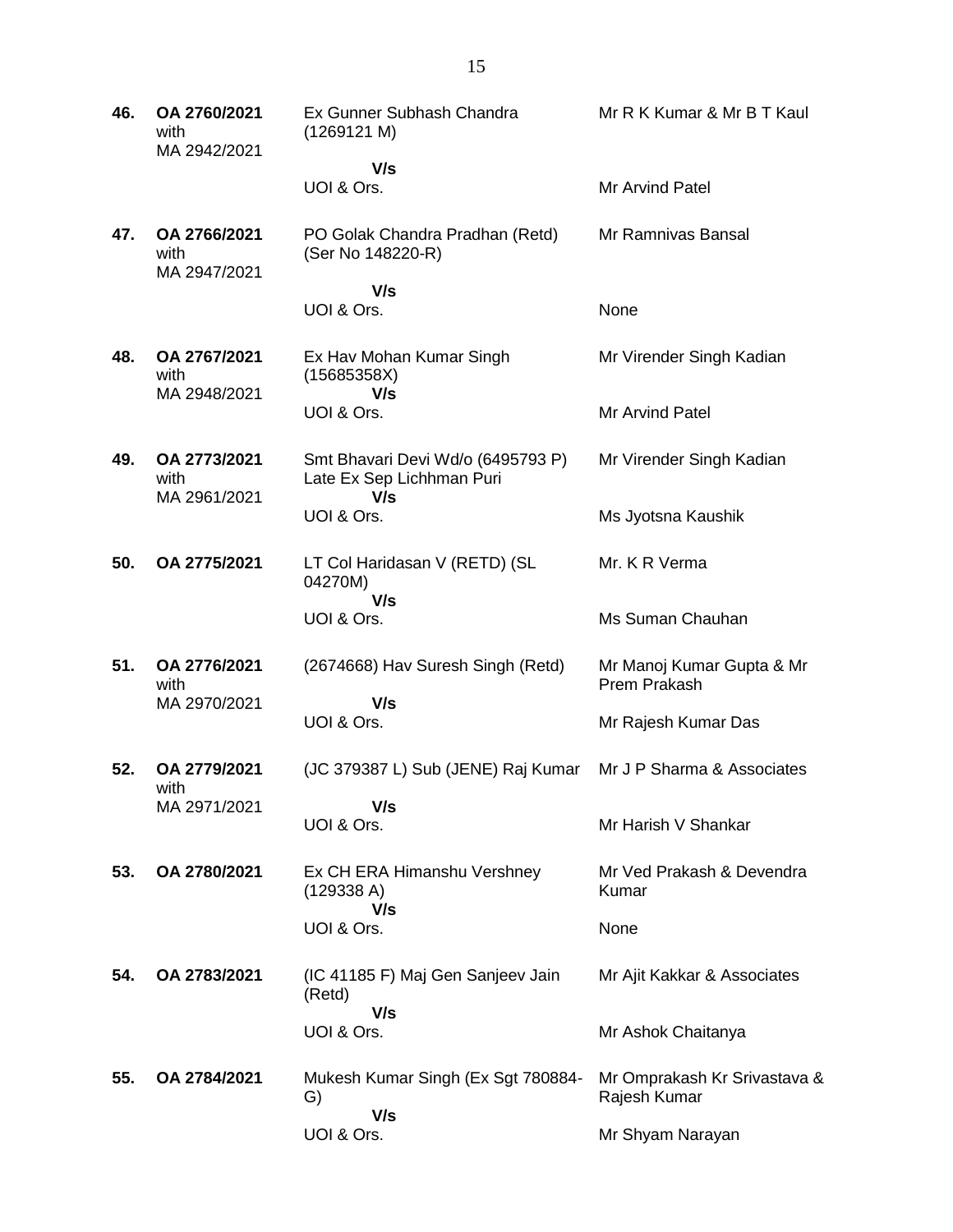| 56. | OA 2788/2021<br>with                 | JC-257509P Ex Sub Mathew T                                        | Mr Praveen Kumar                         |
|-----|--------------------------------------|-------------------------------------------------------------------|------------------------------------------|
|     | MA 2975/2021                         | V/s<br>UOI & Ors.                                                 | Mr K K Tyagi                             |
| 57. | OA 2792/2021                         | Ex Sgt Virender Kumar (717529)<br>V/s                             | Mr Baljeet Singh & Ms Deepika<br>Sheoran |
|     |                                      | UOI & Ors.                                                        | Mr Prabodh Kumar                         |
| 58. | OA 2793/2021<br>with<br>MA 2985/2021 | Smt Janki Devi Wd/O Spr Late Mohan<br>Singh (No 1575709 H)<br>V/s | Mr Praveen Kumar                         |
|     |                                      | UOI & Ors.                                                        | Dr. Vijendra Singh Mahndiyan             |
| 59. | OA 2795/2021                         | Ex JWO Rabindra Kumar Singh<br>(733081)<br>V/s                    | Mr Baljeet Singh & Ms Deepika<br>Sheoran |
|     |                                      | UOI & Ors.                                                        | Mr. Satya Ranjan Swain                   |
| 60. | OA 2797/2021                         | Ex Hav Subhash Ramfal (4075819-X)<br>V/s                          | Mr Ved Prakash & Devendra<br>Kumar       |
|     |                                      | UOI & Ors.                                                        | Mr Rajesh Kumar Das                      |
| 61. | OA 2798/2021                         | Ex EAP-4 Samrendra Kumar Singh<br>(Nos 194443-T)<br>V/s           | Mr Ved Prakash & Devender<br>Kumar       |
|     |                                      | UOI & Ors.                                                        | Ms Jyotsna Kaushik                       |
|     |                                      | <b>First Time Listed For Completion Of Pleadings</b>              |                                          |
| 62. | OA 510/2019                          | Ex Capt (Mrs) Vidyawati Malik (NR<br>15727 H)<br>V/s              | Mr Shakti Chand Jaidwal                  |
|     |                                      | UOI & Ors.                                                        | Mr. Ashok Chaitanya                      |
| 63. | OA 66/2022<br>with<br>MA 75/2022     | Ex Dfr Baljeet Singh (No 15467251 W)                              | Mr Virender Singh Kadian                 |
|     |                                      | V/s<br>UOI & Ors.                                                 | Mr Y P Singh                             |
| 64. | OA 67/2022<br>with<br>MA 76/2022     | Nk/DSC Kumar Lama (Retd) (No<br>14556922)                         | Mr Manoj Kr Gupta                        |
|     |                                      | V/s<br>UOI & Ors.                                                 | Mr S D Windlesh                          |
| 65. | OA 69/2022                           | Ex Cpl Pritam Anand (No 792508 H)                                 | Ms Pallavi Awasthi                       |
|     | with<br>MA 78/2022                   | V/s<br>UOI & Ors.                                                 | Mr J S Yadav                             |